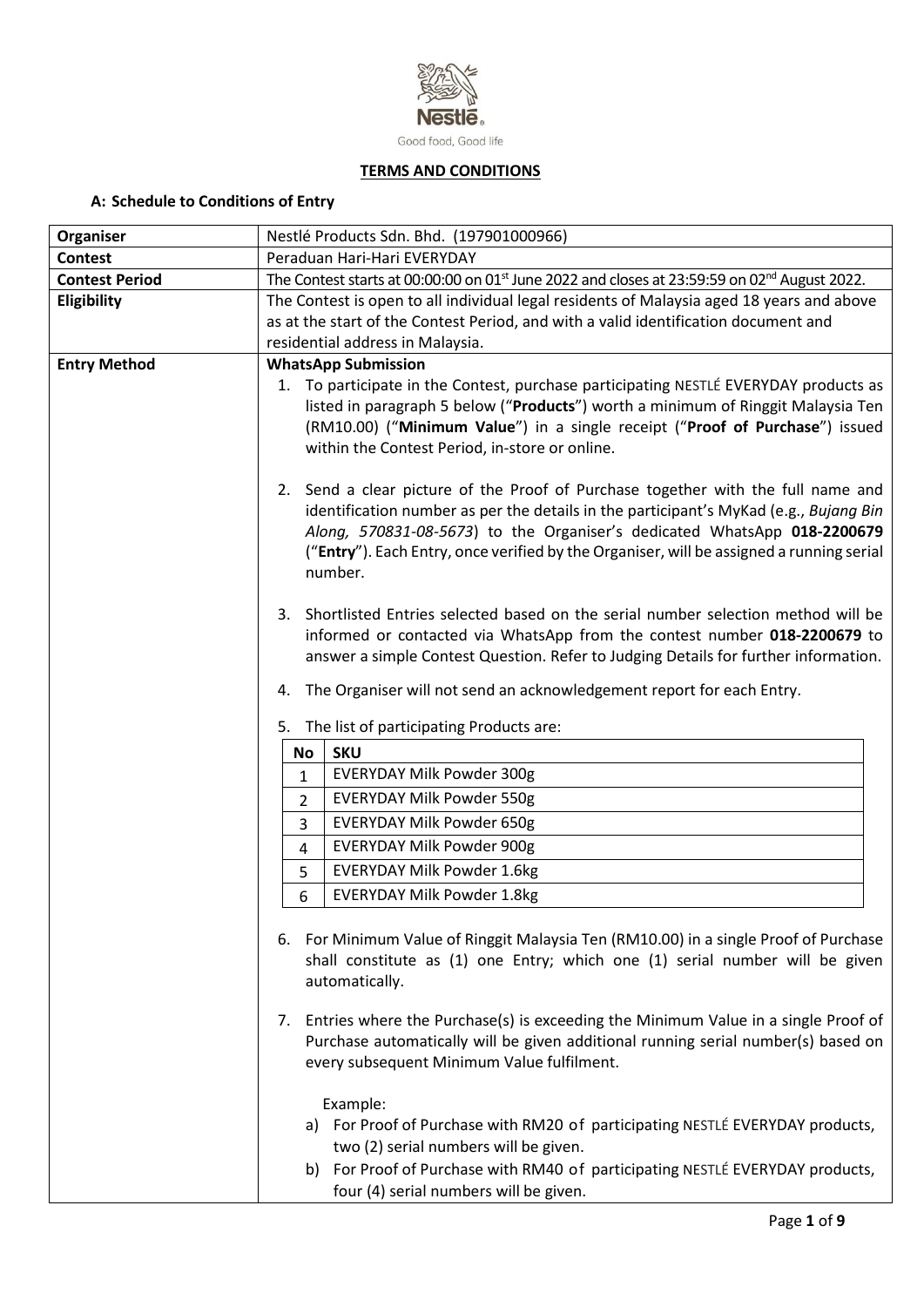|                        | 8. Multiple entry(ies) by the same participant with different Proof of Purchase during<br>the Contest Period is allowed in accordance with this terms and conditions.                                                                                                                                                                                                                                                                                                                                                                     |
|------------------------|-------------------------------------------------------------------------------------------------------------------------------------------------------------------------------------------------------------------------------------------------------------------------------------------------------------------------------------------------------------------------------------------------------------------------------------------------------------------------------------------------------------------------------------------|
|                        | 9. The Organiser does not accept any alteration of Proof of Purchase in any form.<br>Official receipt from in-store or online store will be accepted as Proof of Purchase.<br>Handwritten receipt, Purchase Order and/or Delivery Note will not be accepted as<br>Proof of Purchase.                                                                                                                                                                                                                                                      |
|                        | 10. Notwithstanding any of the above, upon receipt of the Entry and/or upon selection<br>of the winners, as the case may be, the Organiser shall reserve the right to request<br>for further evidence in the processing of the Entry including the original Proof of<br>Purchase (hardcopy) and the identification documents for verification prior to the<br>delivery of the Prizes. Failure to produce any of the foregoing documents within the<br>stipulated time frame will result in disqualification and forfeiture of the Prizes. |
| <b>Entry Deadline</b>  | All Entry(ies) must be received by the Organiser on or before 23:59:59 on 02 <sup>nd</sup> August<br>2022. Any Entry received outside the Contest Period shall be automatically disqualified.                                                                                                                                                                                                                                                                                                                                             |
|                        | For the weekly submission, the Organiser shall receive the submission of Entries on or<br>before 23:59:59 of the last date of each Contest week as tabulated below:                                                                                                                                                                                                                                                                                                                                                                       |
|                        | $\Box$ Week 1 : 01 June 2022 - 07 June 2022<br><b>U</b> Week 2 : 08 June 2022 - 14 June 2022<br>$\Box$ Week 3 : 15 June 2022 - 21 June 2022<br><b>U</b> Week 4 : 22 June 2022 - 28 June 2022<br>□ Week 5 : 29 June 2022 - 05 July 2022<br><b>U</b> Week 6 : 06 July 2022 - 12 July 2022<br><b>U</b> Week 7 : 13 July 2022 - 19 July 2022<br>$\Box$ Week 8 : 20 July 2022 - 26 July 2022<br>□ Week 9 : 27 July 2022 - 02 August 2022                                                                                                       |
| <b>Judging Details</b> | <b>Verification of the Entry</b><br>1. Clear snapshot of the Proof of Purchase indicating the Products, receipt number, date,<br>purchase value, outlet name and location.                                                                                                                                                                                                                                                                                                                                                                |
|                        | 2. Validity of the purchase date.                                                                                                                                                                                                                                                                                                                                                                                                                                                                                                         |
|                        | 3. No alteration of receipt in any form; Store name and location, Item purchased, Prices<br>and Transaction date.                                                                                                                                                                                                                                                                                                                                                                                                                         |
|                        | 4. Handwritten receipt, Purchase Order and/or Delivery Note will not be accepted as<br>Proof of Purchase.                                                                                                                                                                                                                                                                                                                                                                                                                                 |
|                        | <b>Shortlisted Entries</b><br>5. Once an Entry is verified, shortlisted Entries selected based on the serial number<br>selection method will be informed or contacted via WhatsApp from the contest<br>number 018-2200679 to answer a simple Contest Question.                                                                                                                                                                                                                                                                            |
|                        | Shortlisted Entries must reply and provide the correct answer within the stipulated<br>6.<br>time frame to be eligible to win the Prize. Failing which will result in forfeiture of the<br>Prize and the next shortlisted Entry shall be selected as replacement. The Organiser<br>will not be held liable in the event the shortlisted entries cannot be contacted for<br>whatever reasons.                                                                                                                                              |
|                        | 7. Upon receipt of the correct answer from the shortlisted Entries, Qualified winners will<br>be contacted via WhatsApp from the contest number 018-2200679 to notify them of                                                                                                                                                                                                                                                                                                                                                             |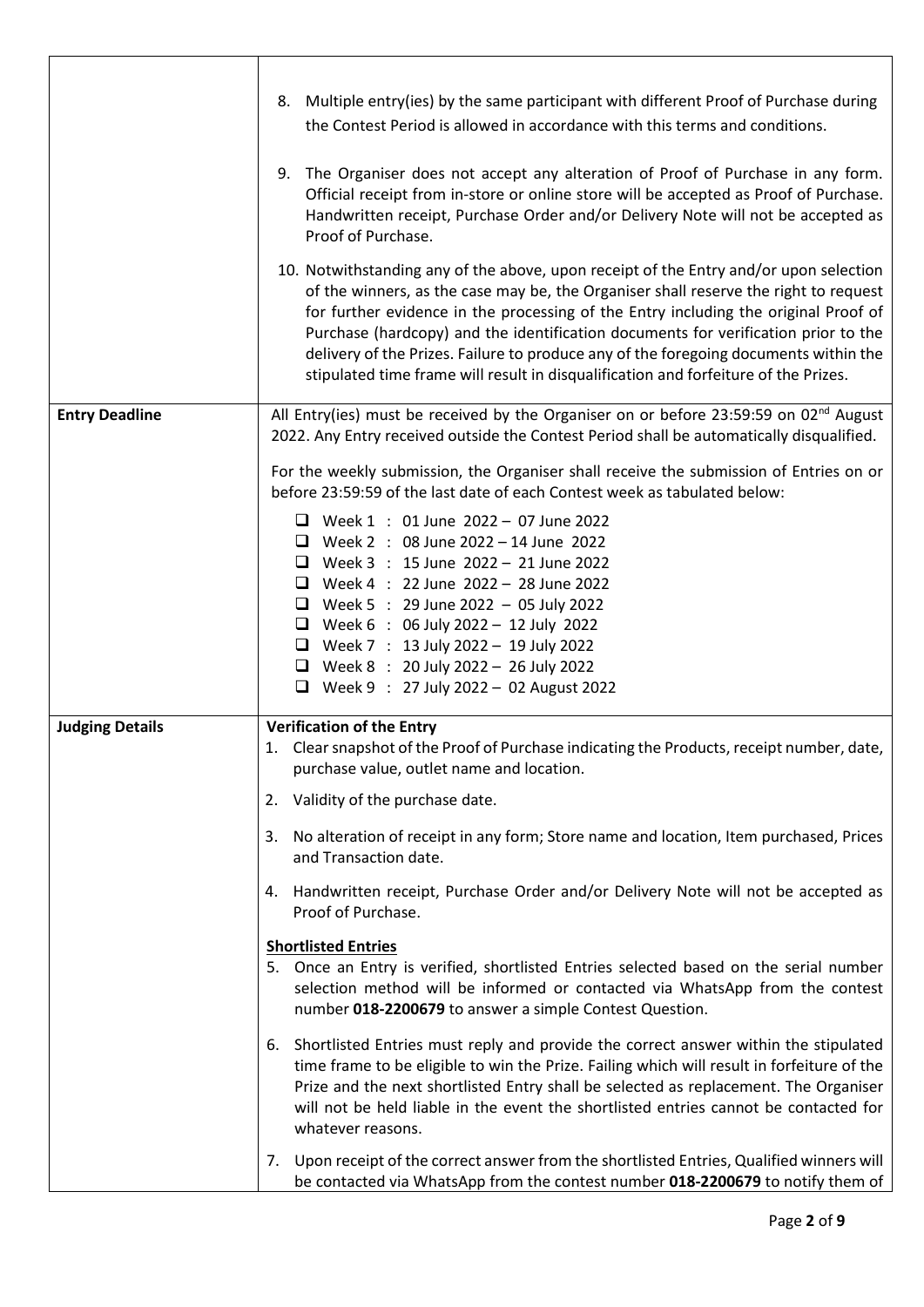|                          | their correct answer. The Organiser will not be held liable in the event the Qualified<br>winners cannot be contacted for whatever reasons.                                                                                                                                                   |
|--------------------------|-----------------------------------------------------------------------------------------------------------------------------------------------------------------------------------------------------------------------------------------------------------------------------------------------|
| <b>Prizes and Winner</b> | <b>Prizes</b>                                                                                                                                                                                                                                                                                 |
| <b>Selection</b>         | <b>Grand Prize:</b><br>1 x Perodua Ativa (U1HZ) TURBO H(CVT) worth RM66,100.00 (Cobalt Blue)<br>(A total of 1 Perodua Ativa (U1HZ) TURBO H(CVT)                                                                                                                                               |
|                          | <b>First Prize:</b><br>4 x Yamaha Ego Gear 125i worth RM6,450.00 (Random Colour)<br>(A total of 4 Yamaha Ego Gear 125i)                                                                                                                                                                       |
|                          | <b>Weekly Prize:</b><br>10 x Touch 'n Go eWallet Reload PIN worth RM200 (x9 Weeks)<br>(A total of 90 Touch 'n Go eWallet Reload PIN worth RM200)                                                                                                                                              |
|                          | list<br>of<br>winners<br>will<br>website:<br><b>The</b><br>be<br>announced<br>the<br>Organiser's<br>on<br>https://www.dearnestle.com.my/peraduan-hari-hari-everyday                                                                                                                           |
|                          | The announcement of winners will be as per below schedule:                                                                                                                                                                                                                                    |
|                          | Week 1 Weekly Winners: 20 June 2022                                                                                                                                                                                                                                                           |
|                          | Week 2 Weekly Winners : 27 June 2022                                                                                                                                                                                                                                                          |
|                          | Week 3 Weekly Winners: 04 July 2022                                                                                                                                                                                                                                                           |
|                          | Week 4 Weekly Winners : 11 July 2022                                                                                                                                                                                                                                                          |
|                          | Week 5 Weekly Winners: 18 July 2022                                                                                                                                                                                                                                                           |
|                          | Week 6 Weekly Winners : 25 July 2022                                                                                                                                                                                                                                                          |
|                          | Week 7 Weekly Winners: 01 August 2022                                                                                                                                                                                                                                                         |
|                          | Week 8 Weekly Winners: 08 August 2022                                                                                                                                                                                                                                                         |
|                          | Week 9 Weekly Winners: 15 August 2022                                                                                                                                                                                                                                                         |
|                          | Grand & First Prize Winner: 15 August 2022                                                                                                                                                                                                                                                    |
|                          | Each participant is eligible to win a maximum of two (2) Prizes only throughout the<br><b>Contest Period:</b>                                                                                                                                                                                 |
|                          | 1 x Weekly Prize and 1 x Grand Prize; or                                                                                                                                                                                                                                                      |
|                          | 1 x Weekly Prize and 1 x First Prize.                                                                                                                                                                                                                                                         |
|                          | WINNER SELECTION AND SHORTLISTING METHOD:                                                                                                                                                                                                                                                     |
|                          | Weekly Prize: 10 x Touch 'n Go eWallet Reload PIN worth RM200 (x 9 weeks)<br>There are ten [10] x Touch 'n Go eWallet Reload PIN worth RM200 to be won each week<br>for nine [9] consecutive weeks. In total, there are ninety [90] Weekly Prizes to be won<br>throughout the Contest Period. |
|                          | As part of the Weekly Prize shortlisting entries' selection process, the Organiser will<br>allocate serial numbers for each Entry received and approved by the Organiser throughout<br>each Contest Week Period [each a "Qualified Weekly Entry" and collectively the "Qualified              |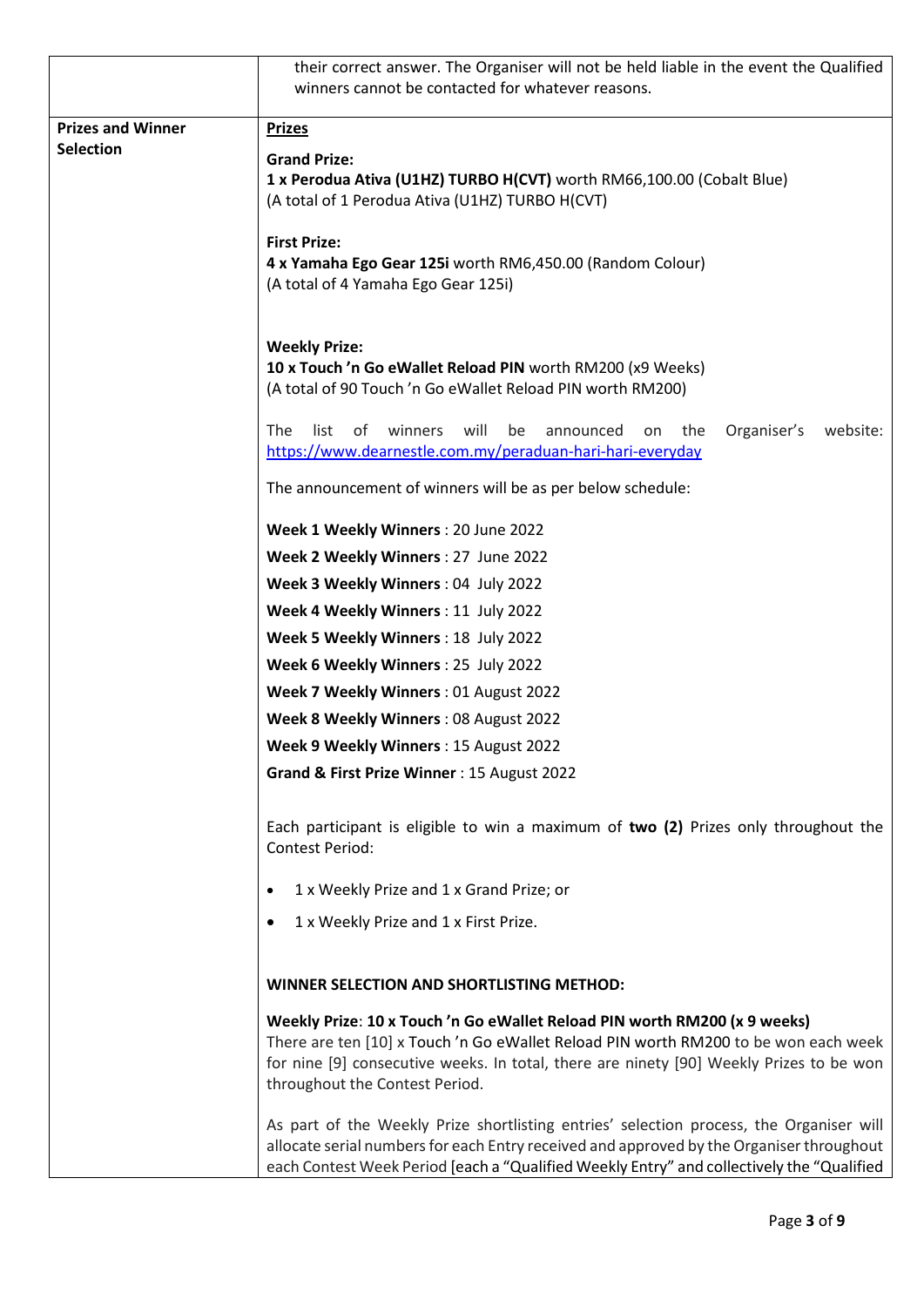| Weekly Entries"]. A set of serial numbers will be allocated for the Qualified Weekly Entries<br>starting from serial number "1".                                                                                                                                                                                                                                                         |
|------------------------------------------------------------------------------------------------------------------------------------------------------------------------------------------------------------------------------------------------------------------------------------------------------------------------------------------------------------------------------------------|
| Each week the serial numbers allocated to each Qualified Weekly Entry will be tabulated<br>and added up to derive the total number of Qualified Weekly Entries ["Total Qualified<br>Weekly Entries"]. Assuming the Total Qualified Weekly Entries received for the week is<br>140, the Organiser will compute and select the shortlisted entries based on the following<br>example:      |
| $140 \div 10 = 14*$<br>The Weekly Prize shortlisted entry is the 14* serial number entry and subsequent serial<br>numbers with the multiplication of 14.                                                                                                                                                                                                                                 |
| Example of the shortlisted winning serial numbers; 14*, 28*, 42*, 56*, 70*, 84*, 98*,<br>112*, 126* and 140*.                                                                                                                                                                                                                                                                            |
| Total of 10 winners will be selected for EACH Contest Week.                                                                                                                                                                                                                                                                                                                              |
| The rounding formula will be performed where the decimal value arises, the number will<br>be rounded down to the nearest single digit number.                                                                                                                                                                                                                                            |
| Grand Prize: 1 x Perodua Ativa (U1HZ) TURBO H(CVT) worth RM66,100 (Cobalt<br>Blue)                                                                                                                                                                                                                                                                                                       |
| There are one [1] x Perodua Ativa (U1HZ) TURBO H(CVT) worth RM66,100 (Cobalt<br>Blue) to be won throughout the Contest Period.                                                                                                                                                                                                                                                           |
| As part of the Grand Prize shortlisting winners' selection process, the Organiser will<br>allocate serial numbers for each Entry received and approved by the Organiser<br>throughout the Contest Period [each a "Qualified Entry" and collectively the "Qualified<br>Entries"]. A set of serial numbers will be allocated for the Qualified Entries starting from<br>serial number "1". |
| The serial numbers allocated to each Qualified Entry will be tabulated and added up to<br>derive the total number of Qualified Entries ["Total Qualified Entries"]. Assuming the<br>Total Qualified Entries received throughout the Contest period is 4880, the Organiser will<br>compute and select the shortlisted winners based on the following example:                             |
| $4,880 \div 2 = 2440*$                                                                                                                                                                                                                                                                                                                                                                   |
| The Grand Prize shortlisted entry in this scenario is the 2440* serial number entry.                                                                                                                                                                                                                                                                                                     |
| Total of 1 winner will be selected throughout the Contest Period.                                                                                                                                                                                                                                                                                                                        |
| The rounding formula will be performed where the decimal value arises, the number will<br>be rounded down to the nearest single digit number.                                                                                                                                                                                                                                            |
| First Prize: 4 x Yamaha Ego Gear 125i worth RM6,450.00 (Random color)<br>There are four [4] x Yamaha Ego Gear 125i worth RM6,450.00 (Random color) each to be<br>won throughout the Contest Period.                                                                                                                                                                                      |
| As part of the First Prize shortlisting winners' selection process, the Organiser will allocate<br>serial numbers for each Entry received and approved by the Organiser throughout the<br>Contest Period [each a "Qualified Entry" and collectively the "Qualified Entries"]. A set of<br>serial numbers will be allocated for the Qualified Entries starting from serial number "1".    |
| The serial numbers allocated to each Qualified Entry will be tabulated and added up to<br>derive the total number of Qualified Entries ["Total Qualified Entries"]. Assuming the                                                                                                                                                                                                         |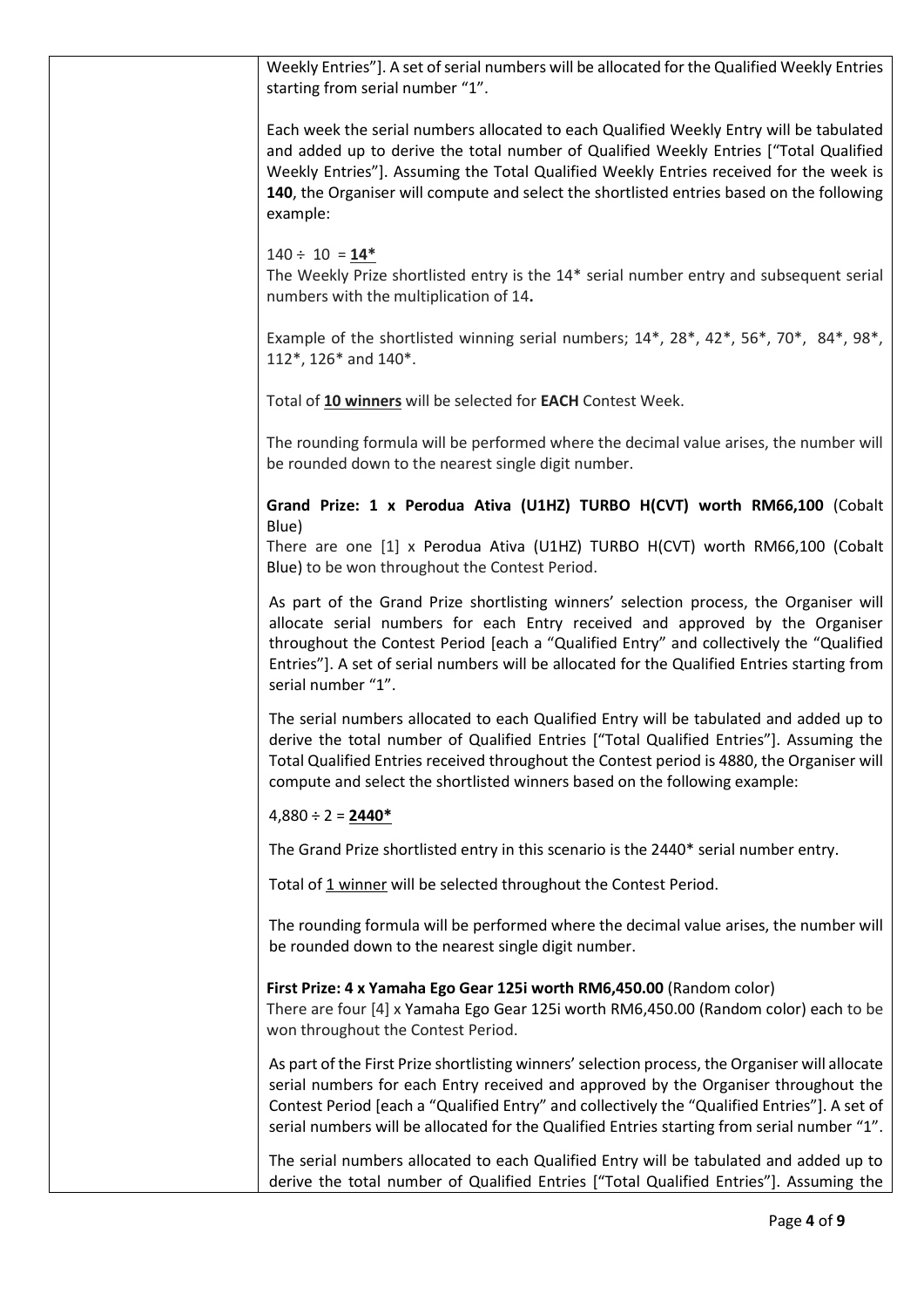|                                  | Total Qualified Entries received throughout the Contest Period is 4880 and Grand Prize<br>winners' winning entries is 10, the Organiser will compute and select the shortlisted<br>winners based on the following example:                                                                                                                                                                                                                                                                                                                                                                                                                                   |
|----------------------------------|--------------------------------------------------------------------------------------------------------------------------------------------------------------------------------------------------------------------------------------------------------------------------------------------------------------------------------------------------------------------------------------------------------------------------------------------------------------------------------------------------------------------------------------------------------------------------------------------------------------------------------------------------------------|
|                                  | $(4,880-10) \div 4 = 1217.5*$                                                                                                                                                                                                                                                                                                                                                                                                                                                                                                                                                                                                                                |
|                                  | The First Prize shortlisted entry in this scenario is the 1217* serial number entry and<br>subsequent serial numbers with the multiplication of 1217. Example of the shortlisted<br>winning serial numbers; 1217*,2434*,3651* and 4868*.                                                                                                                                                                                                                                                                                                                                                                                                                     |
|                                  | Total of 4 winners will be selected throughout the Contest Period.                                                                                                                                                                                                                                                                                                                                                                                                                                                                                                                                                                                           |
|                                  | The rounding formula will be performed where the decimal value arises, the number will<br>be rounded down to the nearest single digit number.                                                                                                                                                                                                                                                                                                                                                                                                                                                                                                                |
|                                  | Shortlisted entries selected based on the serial number selection method above will be<br>informed or contacted via WhatsApp from the contest number 018-2200679 to answer a<br>simple Contest Question.                                                                                                                                                                                                                                                                                                                                                                                                                                                     |
|                                  | Shortlisted entries must reply and provide the correct answer within two days from the<br>Contest Question Notification to be eligible to win the Prize. Failing which will result in<br>forfeiture of the Prize. The Organiser will not be held liable in the event the shortlisted<br>entries cannot be contacted for whatever reasons.                                                                                                                                                                                                                                                                                                                    |
|                                  | Upon receipt of the correct answer from the shortlisted entries, Qualified winners will be<br>contacted via WhatsApp from the contest number 018-2200679 to notify them of their<br>correct answer. The Organiser will not be held liable in the event the Qualified winners<br>cannot be contacted for whatever reasons.                                                                                                                                                                                                                                                                                                                                    |
| <b>Prize Claim/Delivery Date</b> | 1. All Prizes will be processed for delivery to the winners within six (6) to eight (8) weeks<br>from the Contest Period end date: 02 <sup>nd</sup> August 2022. The Organiser reserves the rights<br>to extend the timelines stated under this clause owing to reasons beyond the control<br>of the Organiser.                                                                                                                                                                                                                                                                                                                                              |
|                                  | 2. The Prizes must be claimed within three (3) months from the date of the<br>announcement or notice of the claim of the rize whichever is earlier failing which will<br>result in disqualification and forfeiture of the Prizes. The Organiser reserves the rights<br>to extend the timelines stated under this clause owing to reasons beyond the control<br>of the Organiser.                                                                                                                                                                                                                                                                             |
|                                  | 3. The Grand Prize and First Prize: Perodua Ativa (U1HZ) TURBO H(CVT) (Cobalt Blue) and<br>Yamaha Ego Gear 125i (Random Colour), shall exclude car/vehicle registration fees,<br>road tax, insurance and delivery fees. Winners shall be responsible for any additional<br>costs, duties, taxes and/or other incidental expenses, which may be incurred as a result<br>of and/or related to their acceptance of the Grand Prize and First Prize. The Organiser<br>excludes responsibility of any of those charges and The Organizer shall not be held<br>responsible should a winner fail to comply with the terms and requirements for Prize<br>fulfilment. |
|                                  | All Touch 'n Go eWallet Reload PIN Prize worth RM200 will be processed to be sent to<br>4.<br>winners via WhatsApp application within two (2) weeks from the date of the weekly<br>winners' announcement. Touch 'n Go eWallet Reload PIN usage is subject to Touch 'n Go<br>Terms & conditions; https://www.touchngo.com.my/policies/terms-conditions                                                                                                                                                                                                                                                                                                        |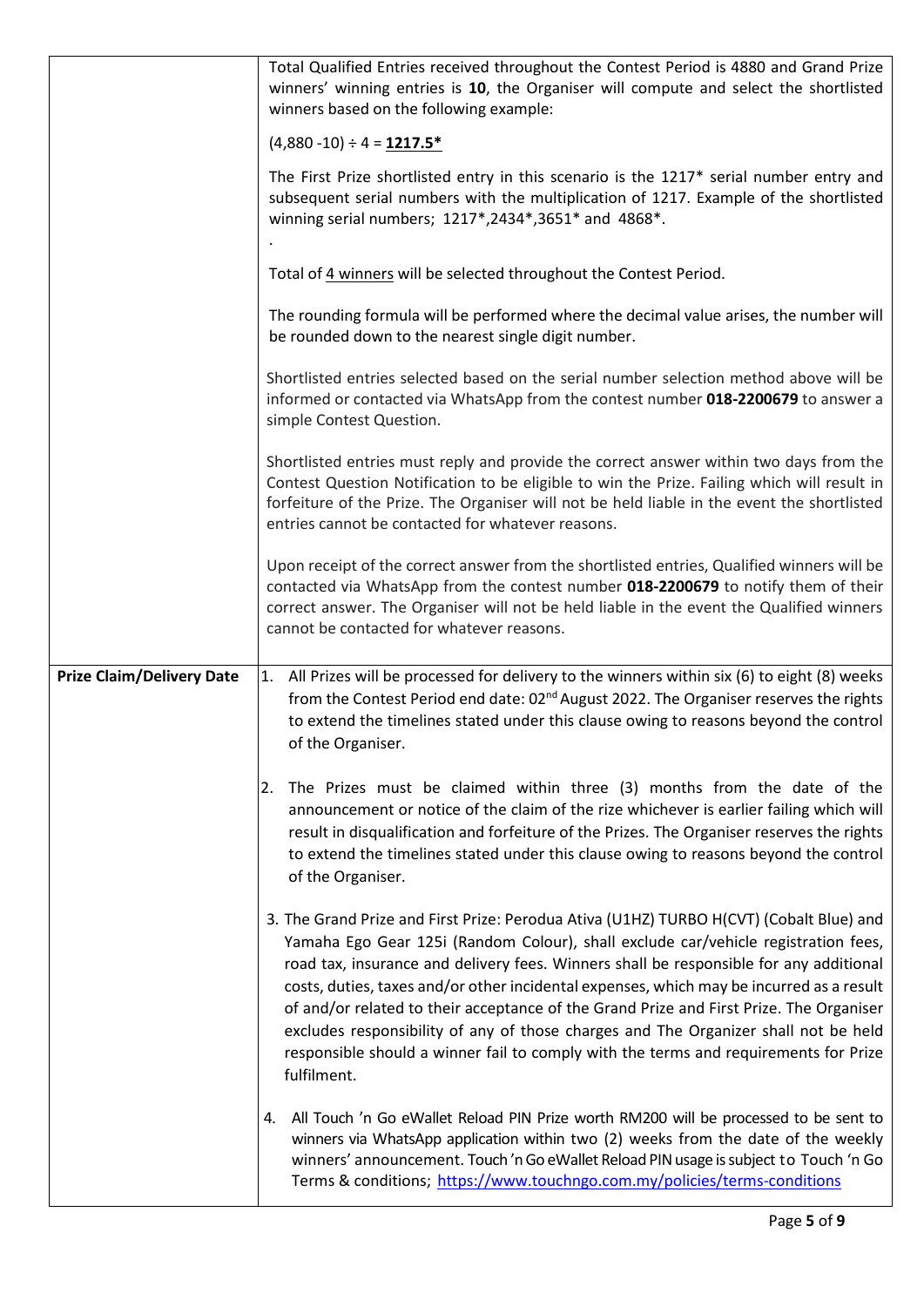| 5. The Organiser excludes its responsibilities and all liabilities arising from any<br>postponement, cancellation, delay or changes or modification to the Prizes due to any<br>other unforeseen circumstances beyond the Organiser's control such as governmental<br>interference, civil commotion, riot, war, strikes, act of terrorism (including but not<br>limited to any act of violence, hostility, national emergency, occurrence of any<br>epidemic/pandemic outbreaks) and for any act or default by any third-party suppliers |
|------------------------------------------------------------------------------------------------------------------------------------------------------------------------------------------------------------------------------------------------------------------------------------------------------------------------------------------------------------------------------------------------------------------------------------------------------------------------------------------------------------------------------------------|
| or vendors.<br>The Organizer shall not be liable for any loss or damage that occurs to the Prizes during<br>6.<br>the delivery process. Any other additional costs (i.e., travel expenses, transportation<br>cost, duties and taxes) involved to redeem or collect the Prize shall be borne by the<br>winner at their own cost.                                                                                                                                                                                                          |

This **Schedule to Conditions of Entry** must be read together with the **Conditions of Entry** available at [https://www.dearnestle.com.my/p](https://www.dearnestle.com.my/peraduan-nestlé-riang-ria-kuih-raya)eraduan-hari-hari-everyday collectively **"Terms and Conditions",** and shall be binding on all Participants( and the parent/legal guardian of the participant, in the case of a minor participant) who participate in this Contest (hereinafter referred to as "Participants", "Participant", "You", "you", "your").

## **B: Conditions of Entry**

## **1. Introduction**

- 1.1 This Conditions of Entry are to be read together with the Schedule to Conditions of Entry. To the extent that there is any inconsistency between the Conditions of Entry and the Schedule to Conditions of Entry, the Schedule to Conditions of Entry prevails. The Conditions of Entry and the Schedule to Condition of Entry shall collectively be referred to as the "Terms and Conditions". Each capitalized term not otherwise defined herein shall have the meaning ascribed to such term in the Schedule to Conditions of Entry. Defined terms will be used singular or plural as the case may be.
- 1.2 The Organiser reserves the right in its sole discretion, without prior notice, and without any liability to any person, at any time to change the Terms and Conditionsincluding to change the Contest Period, make Prize substitutions, cancel, terminate or suspend the Contest in whole or in part. In the event of any changes to the Terms and Conditions, Participants agree that their continued participation in the Contest will constitute their acceptance of the Terms and Conditions (as changed).
- 1.3 The Organiser's decision on all matters relating to the Contest including judging and selection of winners will be final, binding and conclusive on all Participants, and no correspondence or appeals will be entertained.

#### **2. Contest Entries**

- 2.1 By submitting an entry to the Contest, Participants are deemed to have understood and agreed to be bound by the Terms and Conditions.
- 2.2 All costs and expenses incurred and/or arising from the participation in the Contest, including without limitation, telecommunications, network, Short Messaging Services, postal and all such other charges and out-of-pocket expenses as may be incurred by a Participant during or in connection with the Contest shall be borne by the Participant.
- 2.3 Proof of submission of an entry is not proof of receipt, and the Organiser shall not be liable for any delay, lost, damaged and/or non-receipt of submissions. The Organiser is not responsible for any error, omission, interruption, deletion, defect, delay in operation or transmission, communications line failure, theft or destruction, unauthorized access to, or alteration of, user or member communications, or any problems or technical malfunction of our telecommunications network or lines, computer online systems, servers or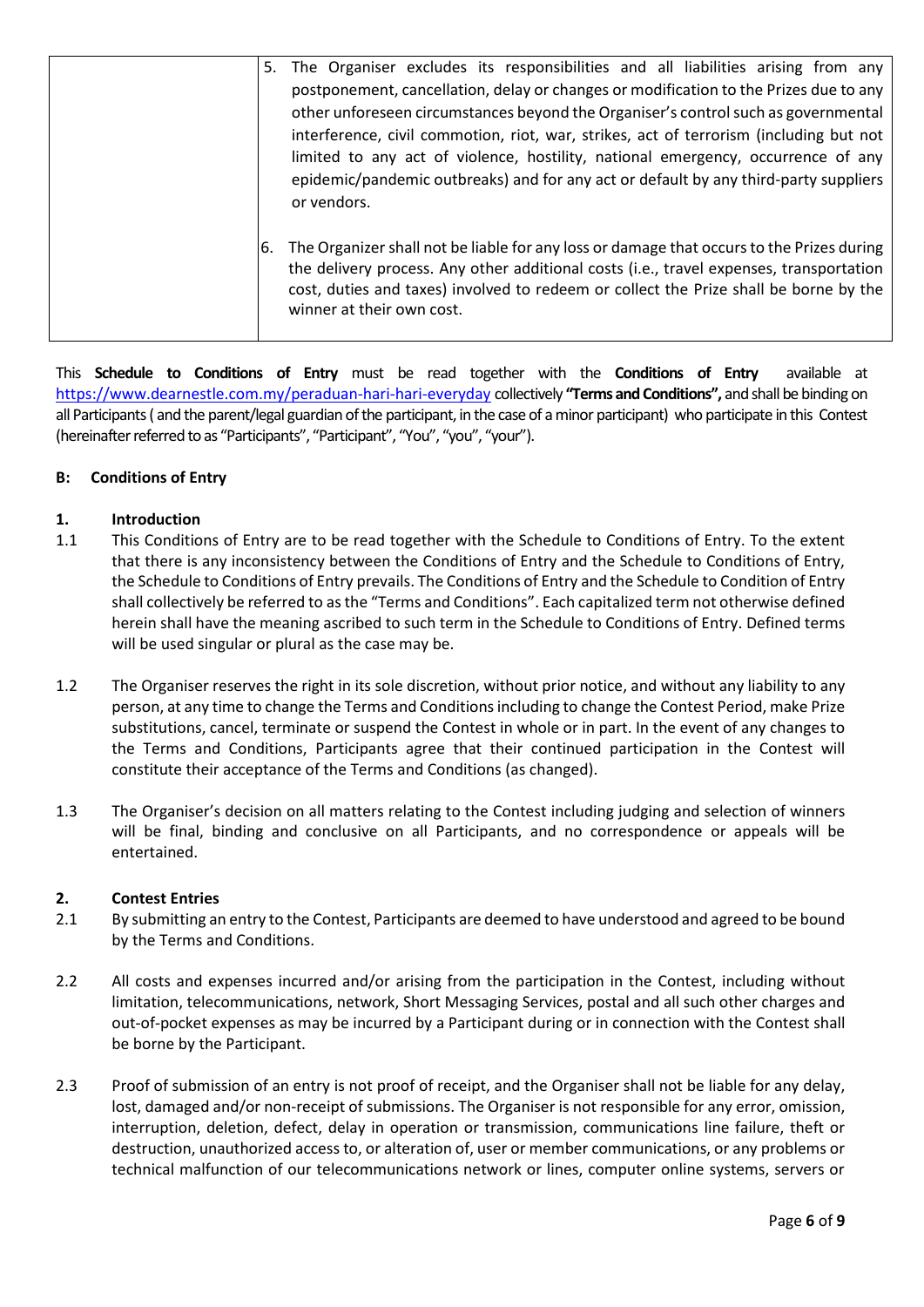providers, computer equipment, software, failure of e-mail or players on account of technical problems or traffic congestion on the Internet.

## **3. Eligibility**

- 3.1 Where the eligibility age prescribed in the Schedule to Conditions of Entry is below the age of eighteen (18), Participants are required to obtain the written consent (in such form as may be prescribed by the Organiser), from their parents/legal guardians before participating in the Contest and submitting any personal information.
- 3.2 The Organiser may require a Participant to provide proof of eligibility to participate in the Contest including without limitation, identification documents, and the written consent of parents/legal guardians in the case of Participants below the age of eighteen (18) years.

## **4. Ineligibility**

The following groups of persons shall not be eligible to participate in the Contest:

- (a) Employees of the Organiser and its group of companies and their immediate family members (spouse, children, parents, siblings, and their spouses); and
- (b) Employees of the Organiser's agencies associated with the Contest and their immediate families (spouse, children, parents, siblings, and their spouses).

## **5. Disqualification**

- 5.1 The following entries will be disqualified:
	- (a) unclear, incomplete, duplicate, copies, illegible or incorrect entries; and/or
	- (b) entries that violate the Terms and Conditions, any applicable laws and/or regulations.
- 5.2 In addition, the Organiser reserves the right to disqualify any Participant that:
	- (a) undermines, has or attempted to undermine the operation of the Contest by fraud, cheating or deception; and/or
	- (b) are not eligible or unable to provide proof of eligibility to participate in the Contest for verification by Organiser when requested.
- 5.3 In the event of a disqualification after a Prize has been awarded, the Organiser reserves the right to demand for the return of the Prize or payment of its value from the disqualified Participant.

## **6. Prizes**

- 6.1 The Organiser, its agents, sponsors and representatives shall have no liability to any Participant who defaults in collecting the Prizes in accordance with the Prize Claim/Delivery Date in any respect whatsoever. The Organiser reserves the right to determine how uncollected Prizes will be dealt with.
- 6.2 Prizes are strictly not transferable, assignable, exchangeable or redeemable by the Participant in any other form or manner other than that specified by the Organiser.
- 6.3 Any additional costs not specifically stated in the Schedule to Conditions of Entry in relation to a Prize shall be the responsibility of the Participant.
- 6.4 All Prizes must be taken according to the terms and conditions of the Organiser, its agent sponsor or third party providing the Prizes.
- 6.5 Prize(s) are given out on an "as it is" basis. The Prize shall be used/taken entirely at the risk of the Participants and the Organiser excludes all warranties and liabilities in connection with the Prize to the fullest extent permitted by law.
- 6.6 Prizes must be claimed in person unless the Organiser prescribes other modes of collection.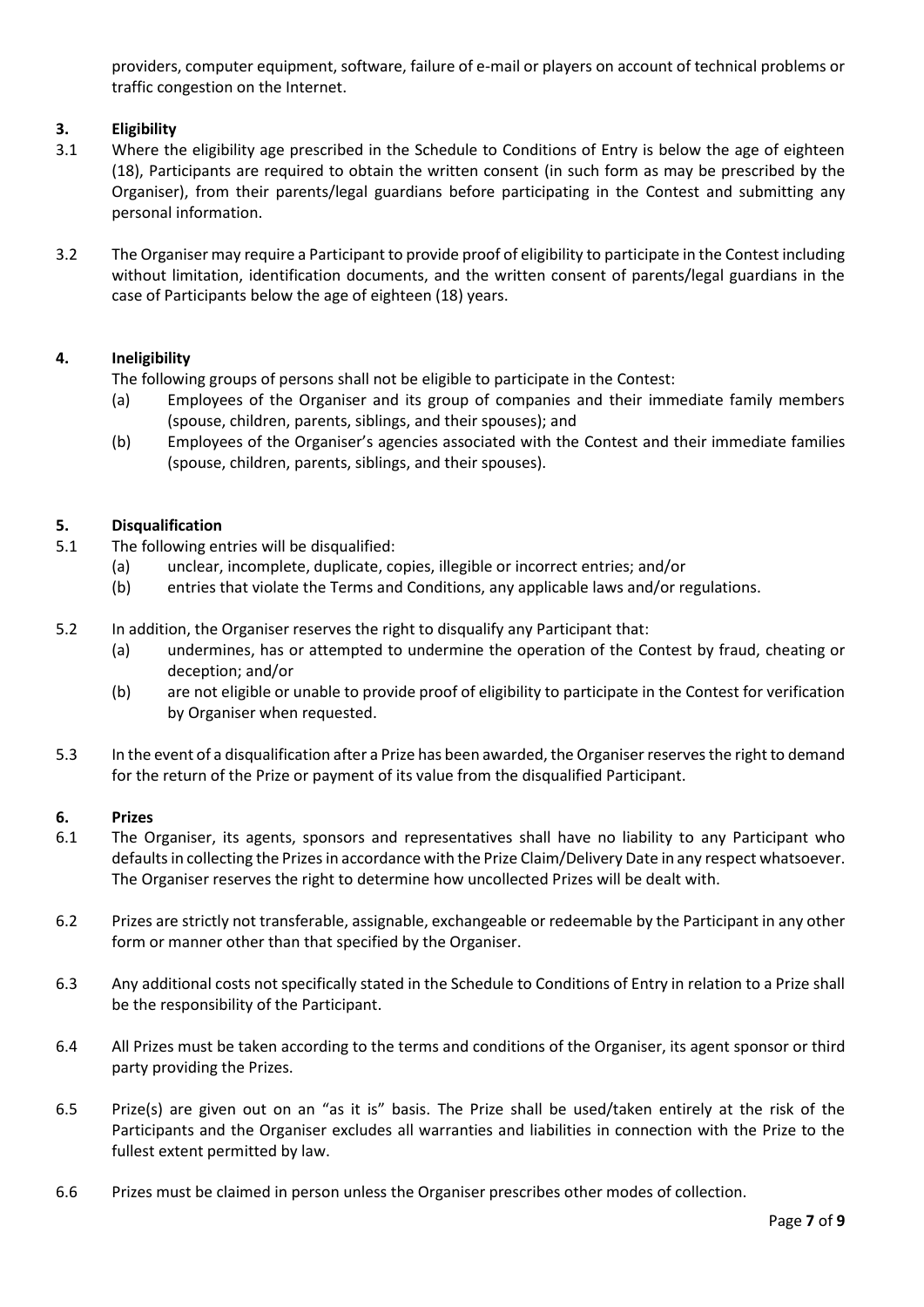6.7 Where a Participant is under the age of 18 years of age and is declared a Prize winner, the Participant must be accompanied by their parent/legal guardian throughout the Prize fulfilment.

### **7. Publicity**

The Organiser may use a Participant's entry including without limitation, photos, drawings, text, and any other content or information submitted for purposes of the Contest (collectively the "Materials"), and the Participant's name, and/or likeness, for advertising, publicity and Contest of any goods or services of the Organiser, for an unlimited time throughout the world without compensation, and in any media. The Participant shall do all things necessary to give effect to this if requested by the Organiser.

#### **8. Intellectual Property Rights**

The Participant agrees that all intellectual property rights in any contents and/or materials submitted, made or created by the Participant in connection with the Contest and any derivative works arising therefrom will perpetually and unconditionally be vested in, assigned to and owned by the Organiser. The Organiser has the right to use and modify such materials or works in any way it deems fit without compensation to the Participant and the Participant waives all rights he or she may have in such materials or works.

#### **9. Indemnity**

Each Participant agrees to indemnify, release and hold harmless each of the Organiser, its holding, subsidiary or related companies as defined in the Companies Act 2016 ("NESTLÉ Malaysia Group"), directors, officers, employees, agents, sponsors and/or representatives against any and all losses, rights, claims, actions and damages (including special, indirect and consequential damages) arising from or incurred as a result of the Participant's participation in the Contest, acceptance of any Prize, and/or the use of the Participant's entry and/or likeness in connection with the Contest or violation of the Terms and Conditions.

#### **10. Limitation of Liability**

- 10.1 The Participant's participation in the Contest shall be at the Participant's own risk.
- 10.2 The Organiser, NESTLÉ Malaysia Group, its, directors, officers, employees, agents, sponsors and/or representatives shall not be liable to any Participant in respect of any loss or damage whatsoever which is suffered, including but not limited to indirect or consequential loss, or for personal injury suffered or sustained by the Participant arising out of or in connection with the participation by the Participant in the Contest, as well as the redemption and/or utilisation of any Prize won.

#### **11. General**

- 11.1 The Organiser, its agents, sponsors and/or representatives shall not be liable to perform any of their obligations in respect of the Contest and the Terms and Conditions where they are unable to do so as a result of circumstances beyond their control and shall not be liable to compensate the Participants in any manner whatsoever in such circumstances.
- 11.2 Any names, trademarks or logos used and or reproduced in any materials (including marketing and Contestal materials) in connection with this Contest, that relates to the Prize, are the properties of their respective owners. This Contest and the Organiser are not affiliated with, or endorsed or sponsored by, the relevant owners, unless otherwise communicated, and such owners are not part of the Organiser's group of companies.
- 11.3 The Participants shall not be entitled to assign any of the rights or sub-contract any of the obligations herein. The Organiser shall be entitled to assign or sub-license the whole or any part of its rights hereunder to any third party as may be determined by the Organiser.